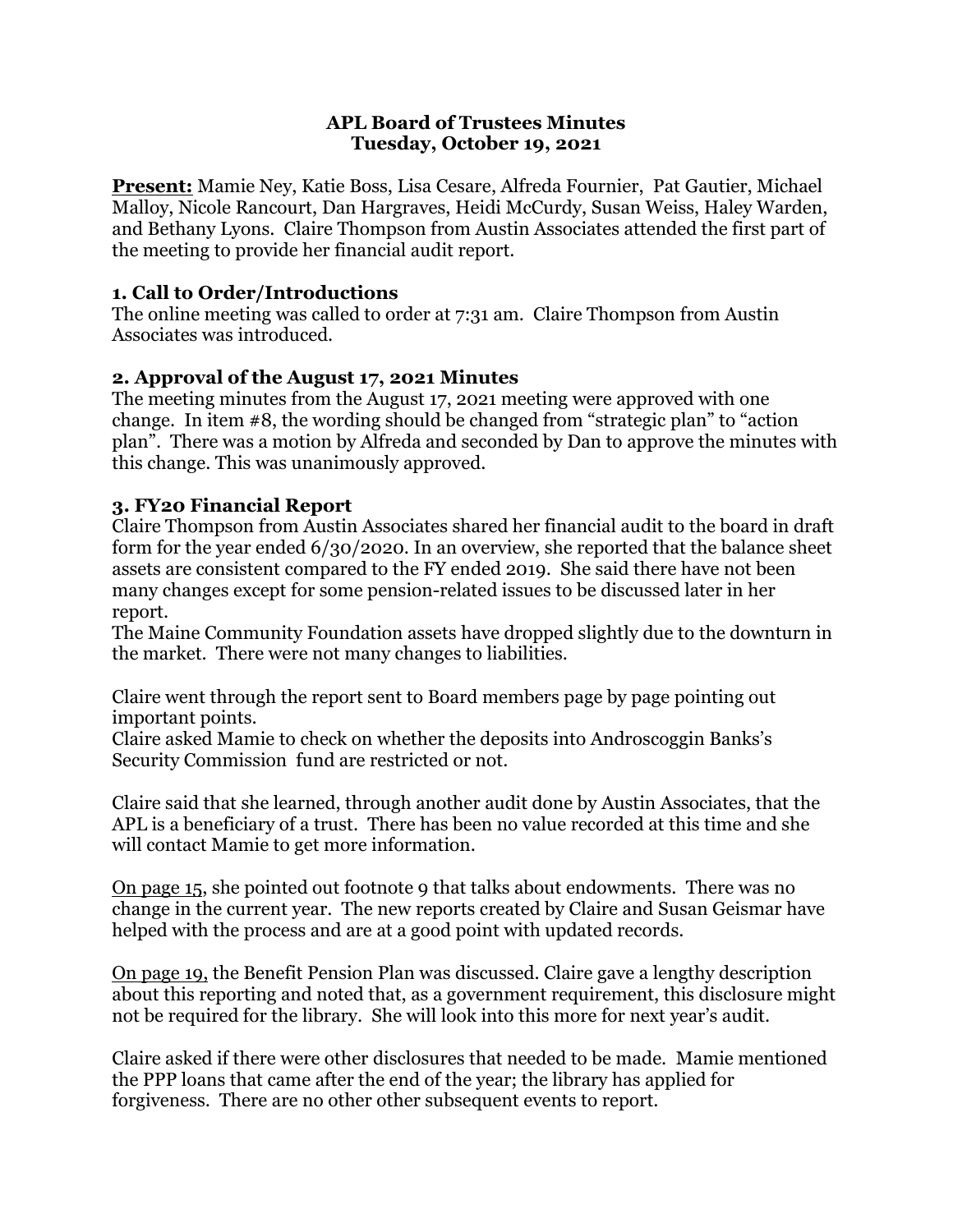Claire told the board about her suggestions for improvement:

- 1. She suggests donor funds be sent to MCF on a more regular basis as there seems to be a delay with Sarah's limited hours.
- 2. A repeat finding about restricted earnings: donor funds that have earnings must be spent on specific items and the library must document was money was spent.
- 3. Grants from prior years (back to 2013) have not had spending documented. Mamie said the Media Lab Grant is being used to replace computers so that money will be used soon.
- 4. Mentioned how the city forgot the June payroll until November. She recommended that we accrue this.
- 5. She recommended that the APL bookkeeper check with the accounting firm if confused on where entries should be made. If not, this can cause future issues.

Alfreda thanked Claire for her detailed report and suggested revisiting the MePERS pension reporting discussion at a future meeting. Susan made a motion to accept the financial audit report from Austin Associates and Lisa seconded the motion. The motion was unanimously approved.

### **4. Election of Officers**

Susan Weiss read a statement about electing officers. Nominations were put forward as follows: Pat Gautier as President; Lisa Cesare as Vice President; and Liza Dimitri as Secretary. There were no other nominations from the floor. These 3 board officers were unanimously approved. There was discussion on the treasurer position. Michael Malloy pointed out that it is a legal requirement to have a Board treasurer. He offered to serve in that capacity for one year but pointed out he was not an accountant but a business owner with limited time. There was a motion made by Alfreda and seconded by Susan to appoint Michael Malloy as treasurer for a one year term. The vote was unanimous.

#### **5. Governance Committee**

Susan talked about the vetting process for new members. The committee will be meeting again on November 9th. Katie Boss has joined both the Board and the Governance committee. Mamie stated that she had contacted some individuals about being on the APL Board but they all declined. The board asked the library staff to please send an outlook reminder of the board meeting dates/times.

#### **6. Meeting Times**

The Board had a discussion about the possibility of changing meeting times to evenings or alternating morning and evening times. Board members weighed in on what worked best for them. A motion was made by Lisa and seconded by Heidi to hold meetings on the Fourth Tuesday of the month and alternate these meetings monthly between 7:30 am to 4:30 pm. This was unanimously approved. The November 23rd meeting will be the first meeting held in the afternoon and will be held via Zoom.

### **7. Lewiston Public Library Meetings**